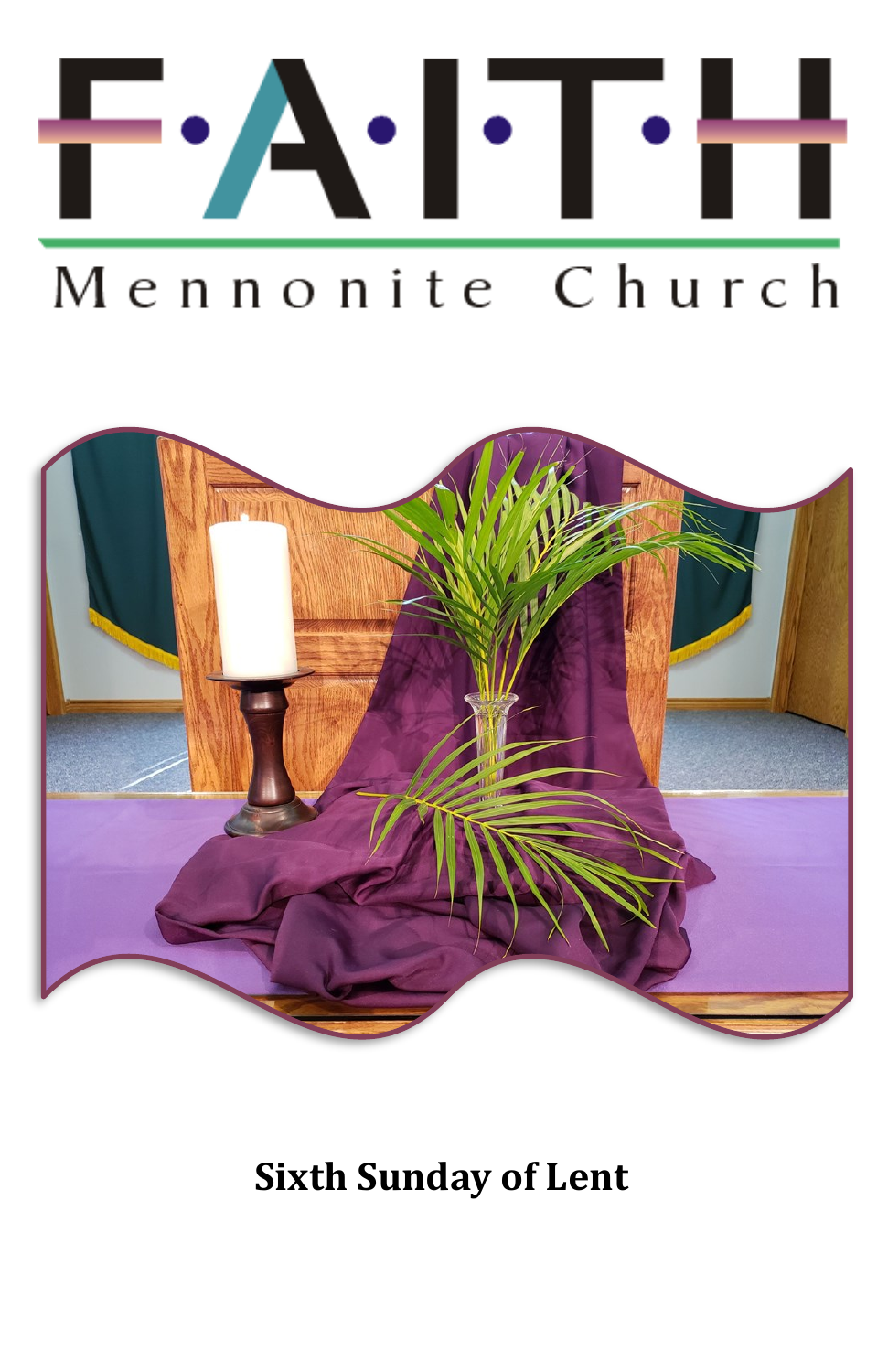## *From Power Over to Power With*

#### Prelude

| Welcome!                                                                                 |                                                  |                                                                                                                               |                        |
|------------------------------------------------------------------------------------------|--------------------------------------------------|-------------------------------------------------------------------------------------------------------------------------------|------------------------|
| Peace Prayer                                                                             |                                                  |                                                                                                                               |                        |
| Call to Worship<br>instead of control.                                                   | the ways of this world.                          | Leader: Together we seek the way of God, a way so different from<br>People: We remind ourselves to loosen our grasp, to trust |                        |
|                                                                                          | we do not understand.<br>disarming power of God. | Leader: We praise a God we cannot see and celebrate a salvation<br>People: In worship we give of ourselves and we receive the |                        |
| Leader: We cry:                                                                          |                                                  | All: Blessed is the One who comes in the power of God's name.                                                                 |                        |
| <b>Opening Prayer</b>                                                                    |                                                  |                                                                                                                               |                        |
| All Glory, Laud, and Honor<br><b>Installation of Pastor Rose Marie</b><br>Luke 19: 29-40 |                                                  | WDC Minister, Heidi Regier Kreider                                                                                            | VT 315                 |
| Hallelujah                                                                               |                                                  | Jerry Friesen and Lindsey Mueting                                                                                             | Leonard Cohen & others |
| Jesus Is Coming<br>Children's Time                                                       | Palm Parade                                      |                                                                                                                               | VT 312                 |
| <b>Responsive Reading:</b>                                                               |                                                  | Leader: Your ways, O God, are higher than our ways.<br>People: Your thoughts are higher than our thoughts.                    |                        |
|                                                                                          | Leader: We seek God's ways                       | All: Lord, move us from seeking the power to control others to                                                                |                        |

*instead using power with them for everyone's healing and wholeness.*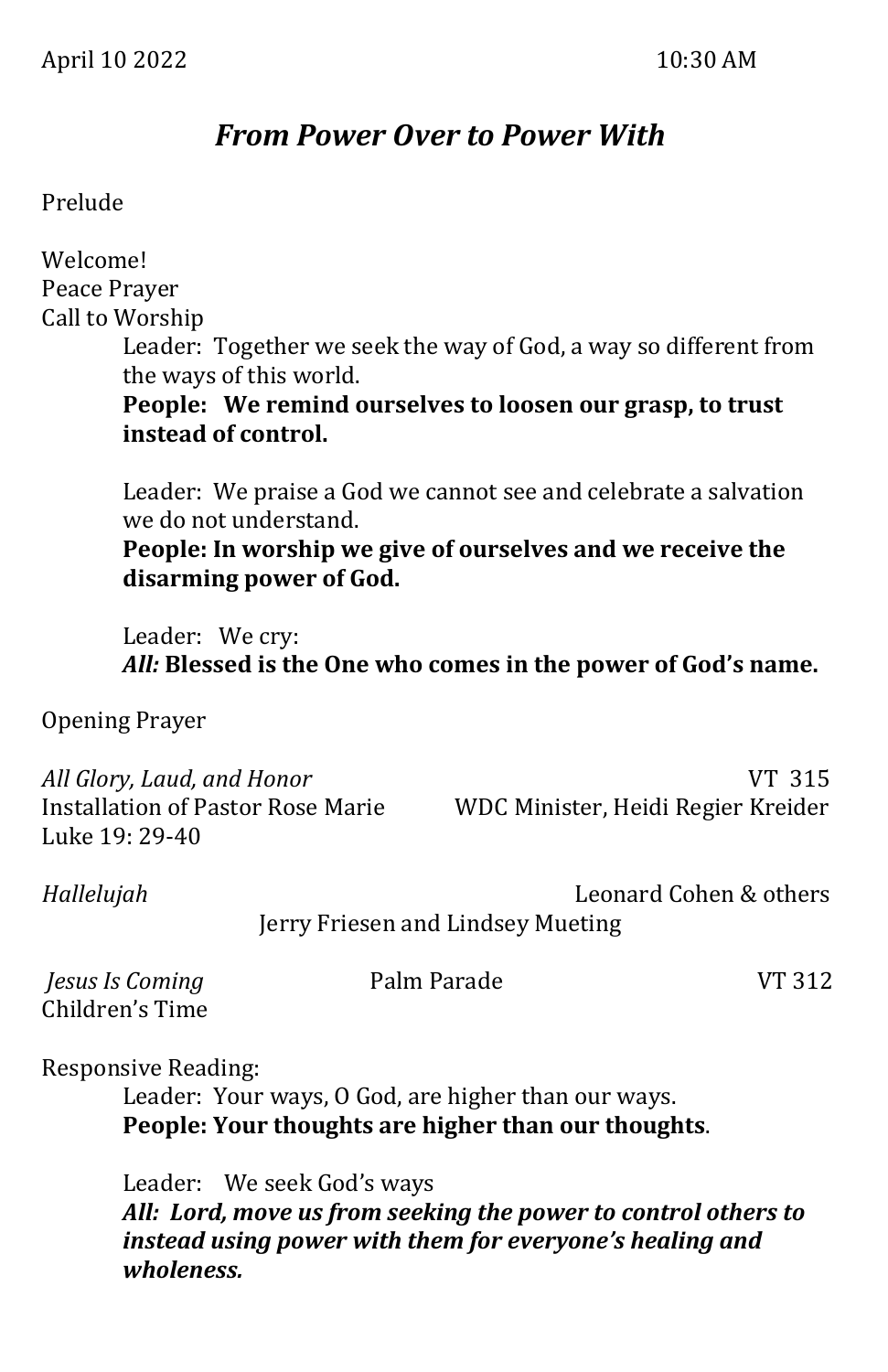Lenten Prayer of Confession: (Isaiah 55 adapted) Leader: Holy One, we seek you while you may be found. **People: We call upon you while you are near.**

> Leader: Have mercy on us, O God, for our thoughts are not your thoughts and our ways are not your ways.

> **People: Forgive us for seeking power over others and let us instead seek power with and for the most vulnerable.**

Leader: As we walk with Christ on this Lenten journey, let us see your way more clearly *All: and follow your way more faithfully.*

| Prayer for our Offerings                                    |                   |
|-------------------------------------------------------------|-------------------|
| Blessed be the name                                         | <b>STS 75</b>     |
| John 13: 1-15                                               |                   |
| <b>Foot Washing Stories</b>                                 | Pastor Rose Marie |
| Will You Let Me Be Your Servant<br><b>Transition Moment</b> | VT 778            |

Blessing Postlude\*

> VT = Voices Together STJ = Green Song Book STS = Purple Song Book CCLI License #: 2009481 ONE LICENSE #739073-A

\**This service is streamed live. There will be a pause while the stream is switched from the public to the unlisted (private) stream for our congregational sharing, prayer, and announcements.*  **If you are unable to stand please remain seated.**

#### **WORSHIP PARTICIPANTS**

|                                |                              | Lindsey Mueting, Marlene Habegger,    |
|--------------------------------|------------------------------|---------------------------------------|
|                                |                              |                                       |
|                                | Worship Leader Jennifer Horn | Sanctuary PrepLeslie Hadley           |
| Children's TimeShari Scheffler |                              | BroadcastingMeleLani Llanes           |
|                                |                              |                                       |
|                                |                              |                                       |
| Special Music Jerry Friesen &  |                              | Ushers Howard Allison & Mike Doerksen |
|                                |                              |                                       |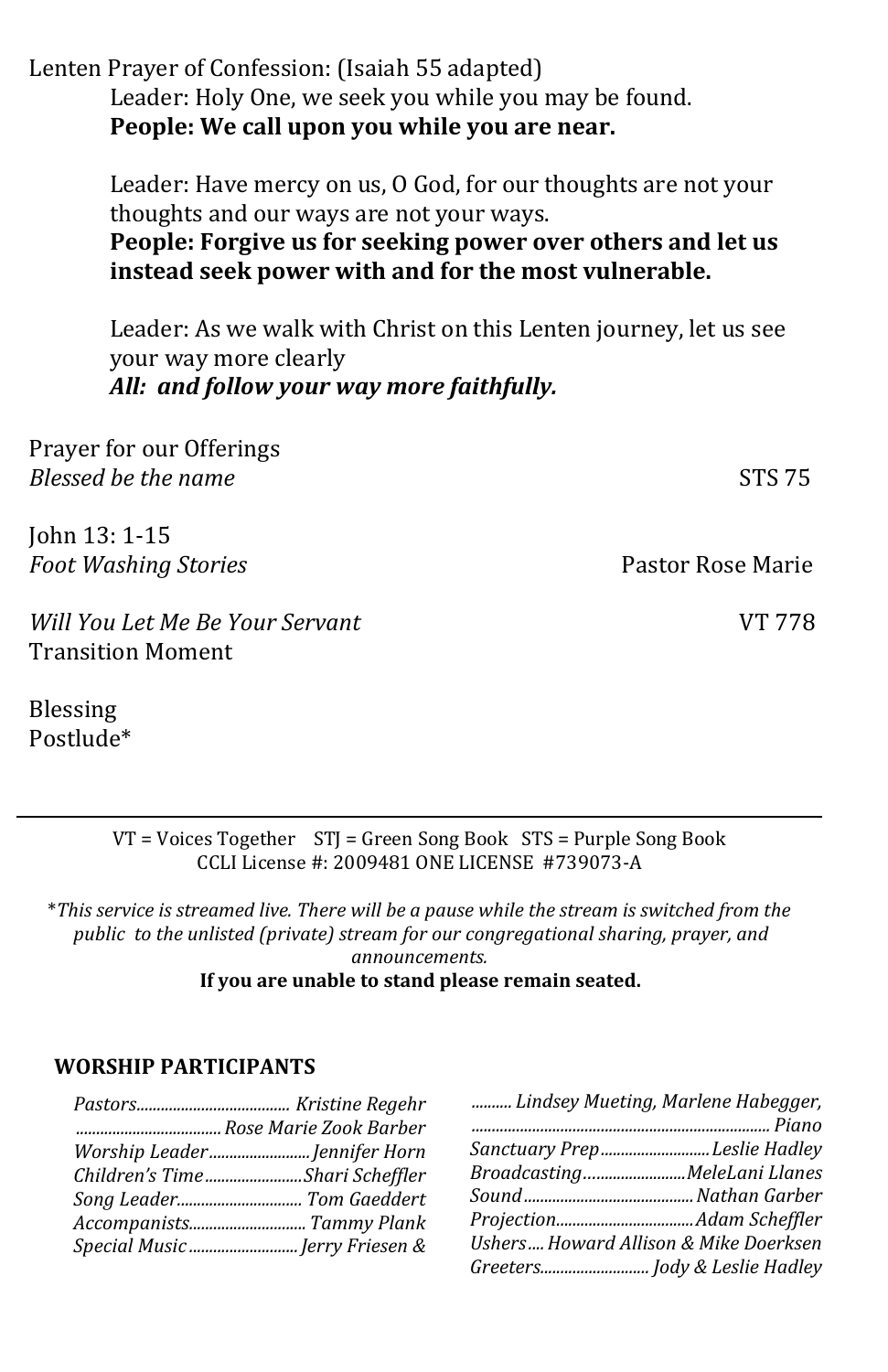| <b>Welcome</b> to Faith<br>Mennonite Church. We are glad you<br>are here.<br>If you need a listening assistance<br>device or a large print bulletin,<br>please ask an usher.<br>There are a few *quiet* craft items on<br>the back table of the sanctuary that<br>can be used during worship. | <b>OUR MISSION STATEMENT</b><br>As followers of Jesus Christ, our<br>mission is to<br>- Worship together as a community of<br>faith,<br>- Invite everyone to share the gift of<br>God's love,<br>- Nurture each other in the faith,<br>- Serve others in the spirit of Christ,<br>and<br>- Proclaim His way of peace, justice<br>and reconciliation. |
|-----------------------------------------------------------------------------------------------------------------------------------------------------------------------------------------------------------------------------------------------------------------------------------------------|------------------------------------------------------------------------------------------------------------------------------------------------------------------------------------------------------------------------------------------------------------------------------------------------------------------------------------------------------|
|                                                                                                                                                                                                                                                                                               |                                                                                                                                                                                                                                                                                                                                                      |

### *FAITH FAMILY NEWS*

**LET US REMEMBER** Junia and Doris Schmidt in our prayers. Doris moved into Health Care at Schowalter Villa due to health issues. They are both finding this transition hard. You can call her on her cell phone at 620.217.0006. You can send cards etc to 200 W. Cedar Room 108 Hesston, Ks. 67114

**PRAISE GOD** for healing. Bette Rhine was moved from NMC Health to Schowalter Villa's Progressive Recovery Academy this week.

**A LENT BIBLE STUDY GROUP :** "What is the Bible and How do we understand it?: By Dennis R. Edwards [Part of the Herald Press series The Jesus Way: Small Books of Radical Faith]. This study will be used during Lent and will meet on Wednesday evenings 7:00PM March 2 through April 13 here at Faith Mennonite Church.

**CONVERSATION GROUPS** are discussing identity questions in April and May. Sign up by clicking the link in the email or call the church office. The first topic of conversation is about Anabaptism--sessions are Sunday and Wednesday 4/10 and 4/13. This process gathers information necessary for our settled pastor search process, so please come! Or send in your thoughts in writing to the church office .

**TASTE AND SEE** the goodness of the Lord. Come to our Maundy Thursday service on Thursday April 14 @ 6:30 PM in the Fellowship Hall. Pastor [Kristine Regehr](mailto:pastor_kristine@faithmenno.org) will be offering a service of scripture and art, handwashing and communion, singing and dwelling.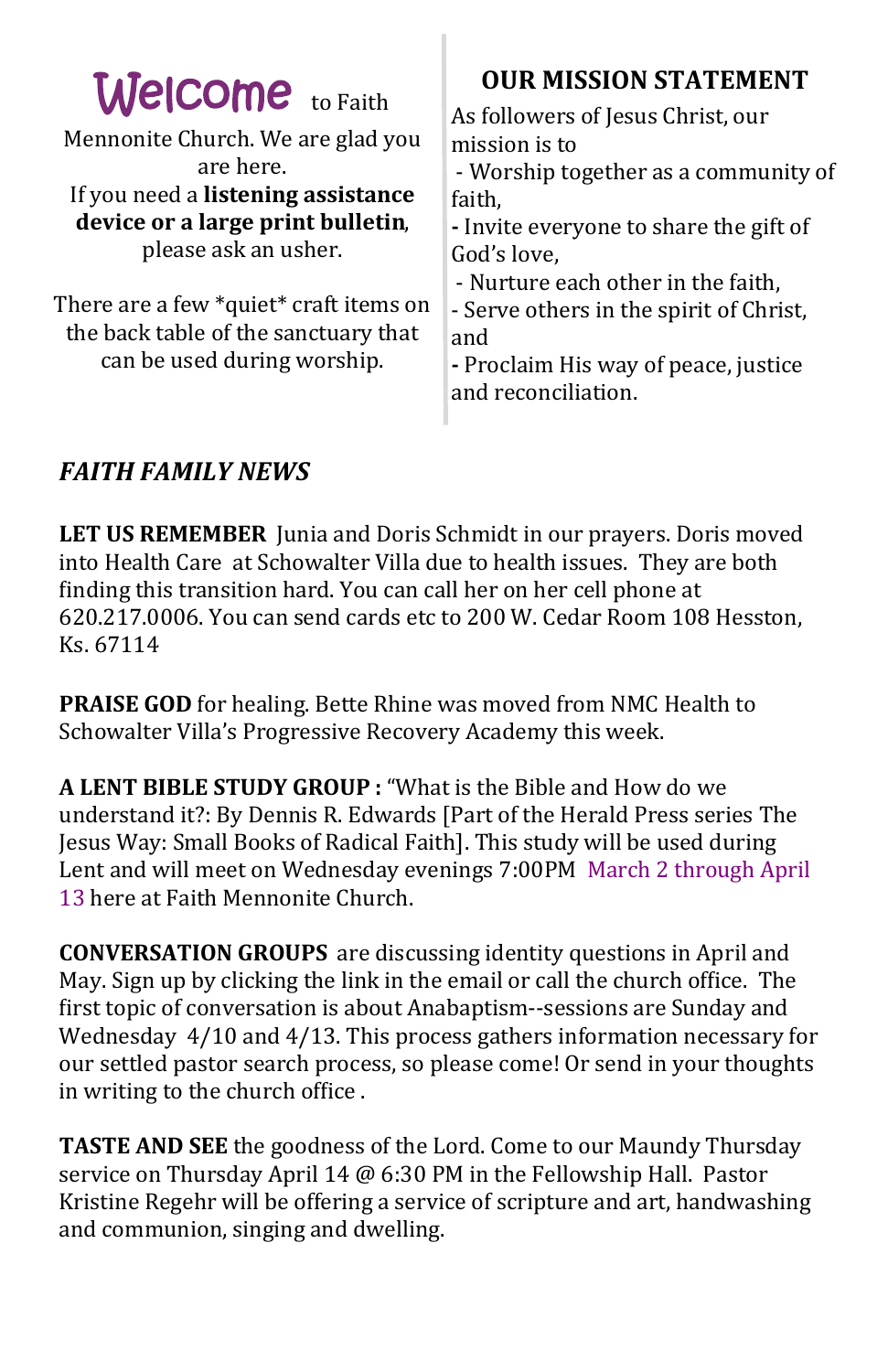**EASTER MORNING** we'll start our Easter morning with coffee & tea at 9:45. Worship at 10:30 like usual. Come sing Easter hymns and celebrate the resurrection of our Savior! - Pastor Kristine

**A SPECIAL SESSION** of the Delegate Assembly is scheduled for May 27 (starting at 7:00 p.m. CDT) through May 30 (ending at 12:00 p.m. CDT), 2022, at The Westin Kansas City at Crown Center, Kansas City, Missouri. The purpose of this special meeting is to complete the 2019-2021 biennium resolution process. Delegates will discuss and vote on resolutions that were delayed due to the global pandemic.

Our congregation can send two delegates and one youth delegate. If you would be willing to be considered as a delegate, please notify the office. Those names will then be passed along to Council for consideration when they make the final decision on delegates. Delegates are expected to represent our congregation as a whole, and to research and understand the resolutions and supporting information.

**THE CHURCH OFFICE** will be closed on Friday April 15 for Good Friday and also on Monday April 18, 2022 If you have any announcements for the bulletin for Easter Sunday please have them in by Tuesday April 12. Thanks!

**MONDAY, APRIL 11** – Bethel College presents Suffering Church, an original play by Karen Robu, D.Min., director of theater at Bethel and associate minister



at Plymouth Congregational Church, Wichita, 7 p.m., Krehbiel Auditorium in Luyken Fine Arts Center. The play contains mature subject matter and is not intended for young audiences. This performance is supported by the Greer Endowment at Bethel College. **Pastor Kristine invites all interested to attend and discuss afterwards.** 

**THANKS TO ALL** who volunteered to serve at New Hope Shelter last week and to all who helped with meals! Please continue to pray for this ministry as they are looking to build a new facility due to their contract expiring at their current location this fall. Our next week at New Hope Shelter will be June 1 – 7. Grace Bartel, team leader for FMC.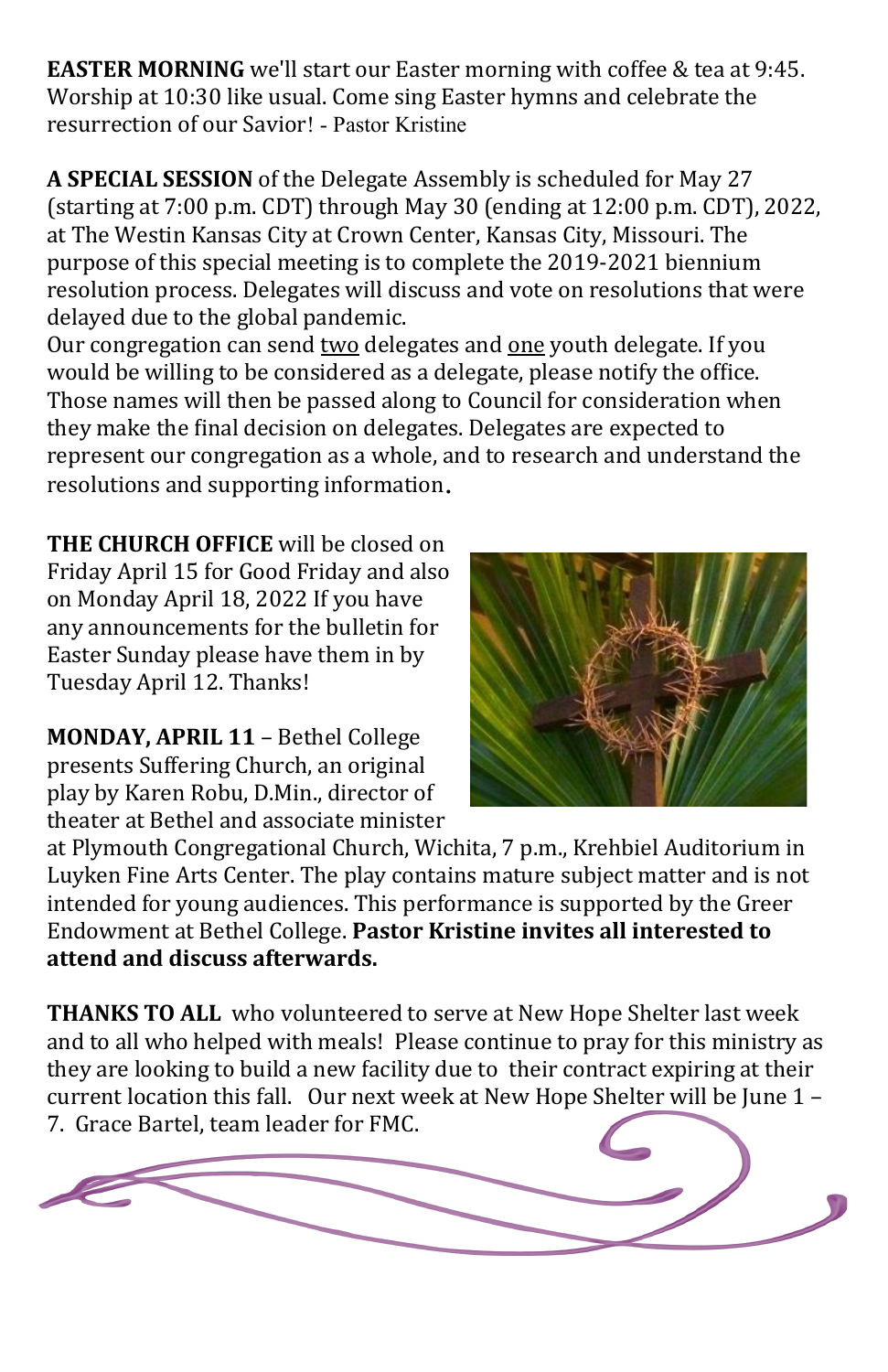## *OTHER AREA ITEMS*

**THE ANNUAL MEETING** of the Corporation of the Community Playschool, Inc. will be held at 7:00 p.m. on Monday, April 11, 2022, Fellowship Hall, Bethel College Mennonite Church. This meeting will be open to members of the corporation which includes members of sponsoring churches. All are welcome!

**EVERENCE ®** will hold an informative Social Security and retirement income webinar on Tuesday, April 12, starting at 6:30 p.m. Specifics will include, Social Security strategies, including when to begin taking benefits, risks that can impact your retirement savings plus strategies to help your income last throughout retirement. There will also be plenty of time for questions. Information will be presented by staff from the Everence offices in Central Kansas. To register contact Everence at 316-283-3800, 877-467-7294 or [central.kansas@everence.com.](mailto:central.kansas@everence.com)

**PRAY FOR ALL** WDC congregations as we journey through this Holy Week, remembering Jesus' death and recognizing his presence in places of suffering and grief in our communities and world today.

**WESTERN DISTRICT WOMEN IN MISSION** invites all women to a virtual "Meet-up" on Tuesday, April 26th, 7:00 – 8:30 p.m. Please join us as we hear from Barbara Gingrich, Cheryl Kaufman, and Cindy Thompson from Lorraine Avenue Mennonite Church in Wichita about their Knit4Peace project. Then, Sarah Augustine will discuss her personal life journey and book she authored called The Land is Not Empty: Following Jesus in Dismantling the Doctrine of Discovery (Herald Press, 2021). Sarah is a Pueblo (Tewa) descendant and founder and co-chair of the Dismantling the Doctrine of Discovery Coalition and Executive Director of a dispute resolution center in central Washington State. She is a columnist for Anabaptist World and co-hosts the Doctrine of Discovery podcast with Sheri Hostetler. Following the event, you will be invited to participate in an online survey to provide your ideas about future Western District Women in Mission activities. We hope you will be willing to share your input on how WDWM plays an important role for women today. To register for this event, please email westerndistrictwomen@gmail.com by Monday, April 25 and you will be sent the Zoom link.



**TODAY** (**SUNDAY, APRIL 10**) – Bethel College Women's Chorus concert, 4 p.m., Administration Building chapel (may be different from some previously printed material)

**MONDAY, APRIL 11** – Bethel College presents Suffering Church: How Theatre Can Help Us Learn from Those Who Leave, an original play by Karen Robu, D.Min., director of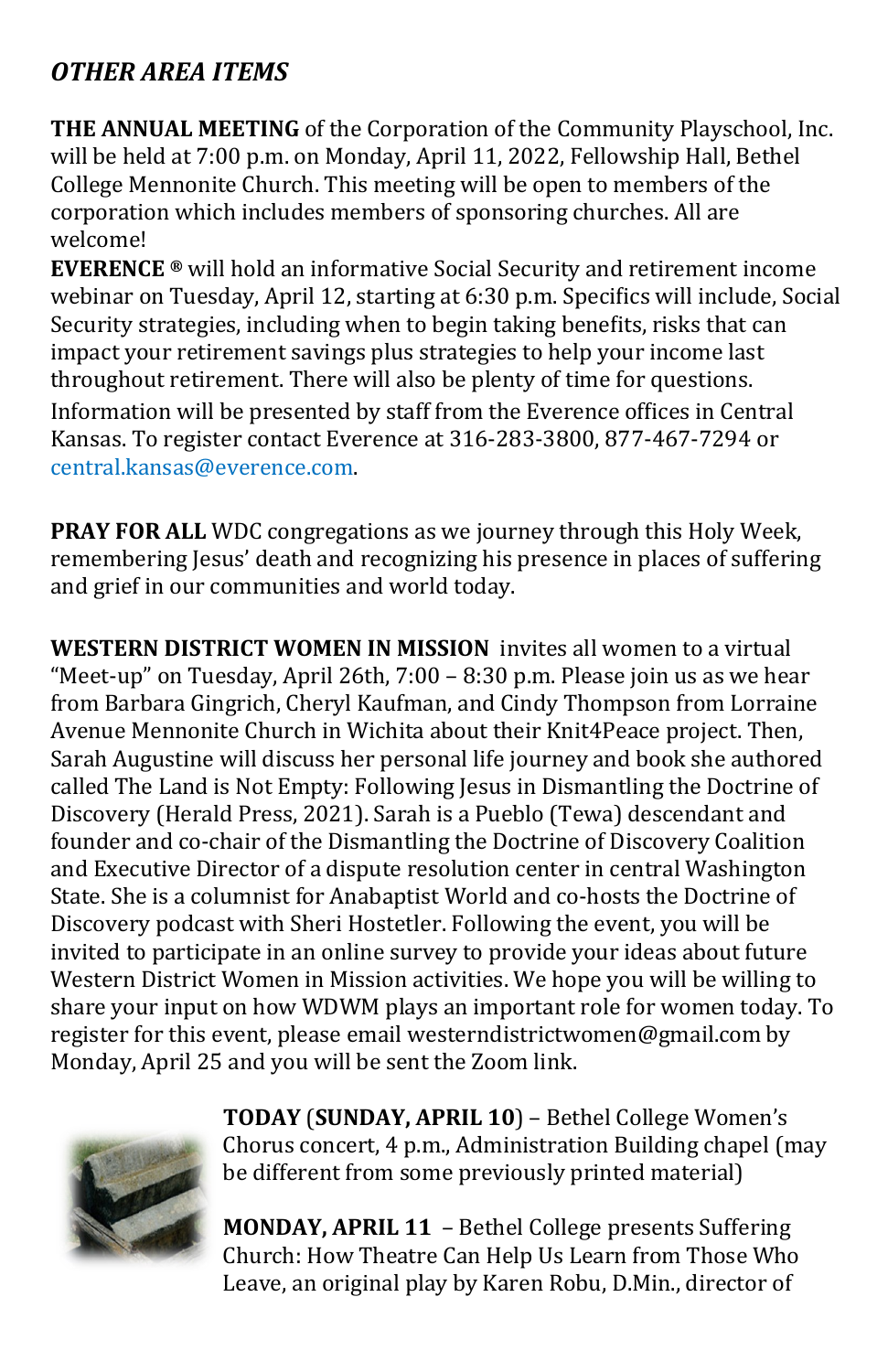theater at Bethel and associate minister at Plymouth Congregational Church, Wichita, 7 p.m., Krehbiel Auditorium in Luyken Fine Arts Center. The play contains mature subject matter and is not intended for young audiences. This performance is supported by the Greer Endowment at Bethel College.

**WEDNESDAY, APRIL 13** – Bethel College faculty jazz recital: Joel Boettger, saxophone, 7 p.m., with William Flynn, guitar, Steve Hatfield, drums, and Chris Shaw, upright bass; Administration Building chapel

**TUESDAY, APRIL 19** – Bethel College Orchestra concert under the direction of Kristopher Hilding, 7:30 p.m., Memorial Hall.

**FRIDAY, APRIL 22** – Bethel College student Bryce Wilson, junior saxophone recital, 7 p.m., Ad Building chapel

**CAMP MENNOSCAH** is having a Verenike Casserole Fundraiser on April 30! If you enjoyed the meal last year, this will be very similar--more details will be coming soon! Meal: verenike casserole, seasoned green beans, zweiback, and fruit crisp.

**UPDATE** for Summer Youth Camps!! If camp happened today, masks would be optional. Campers would stay in cabins. Campers/staff who are not fully vaccinated



would need to provide a negative COVID test. Activities would be done together, though additional activities may be done outside. See [www.campmennoscah.org](file://///www.campmennoscah.org) for more information.

**UPDATE FOR GROUPS AT CAMP !!** You are invited to set your own precautions based on the comfort level of your group. Please note the RV electrical hookups are not available due to safety concerns.

**JOIN MCC AND CHURCH WORLD SERVICE** from 1:00-2:00 p.m. CT on Tuesday, April 12 to learn more about the refugee resettlement process in the U.S., challenges and opportunities refugees encounter when they settle into their new community, and the ways in which churches can get involved. Register here for this virtual learning event [https://bit.ly/3tPpTXh](https://can01.safelinks.protection.outlook.com/?url=https%3A%2F%2Fbit.ly%2F3tPpTXh&data=04%7C01%7CTinaSchrag%40mcc.org%7C2745e2763ed64861783308da0ea9c3f7%7C169838f761344f5b8d1ab2d131856f52%7C0%7C0%7C637838419539142546%7CUnknown%7CTWFpbGZsb3d8eyJWIjoiMC4wLjAwM)